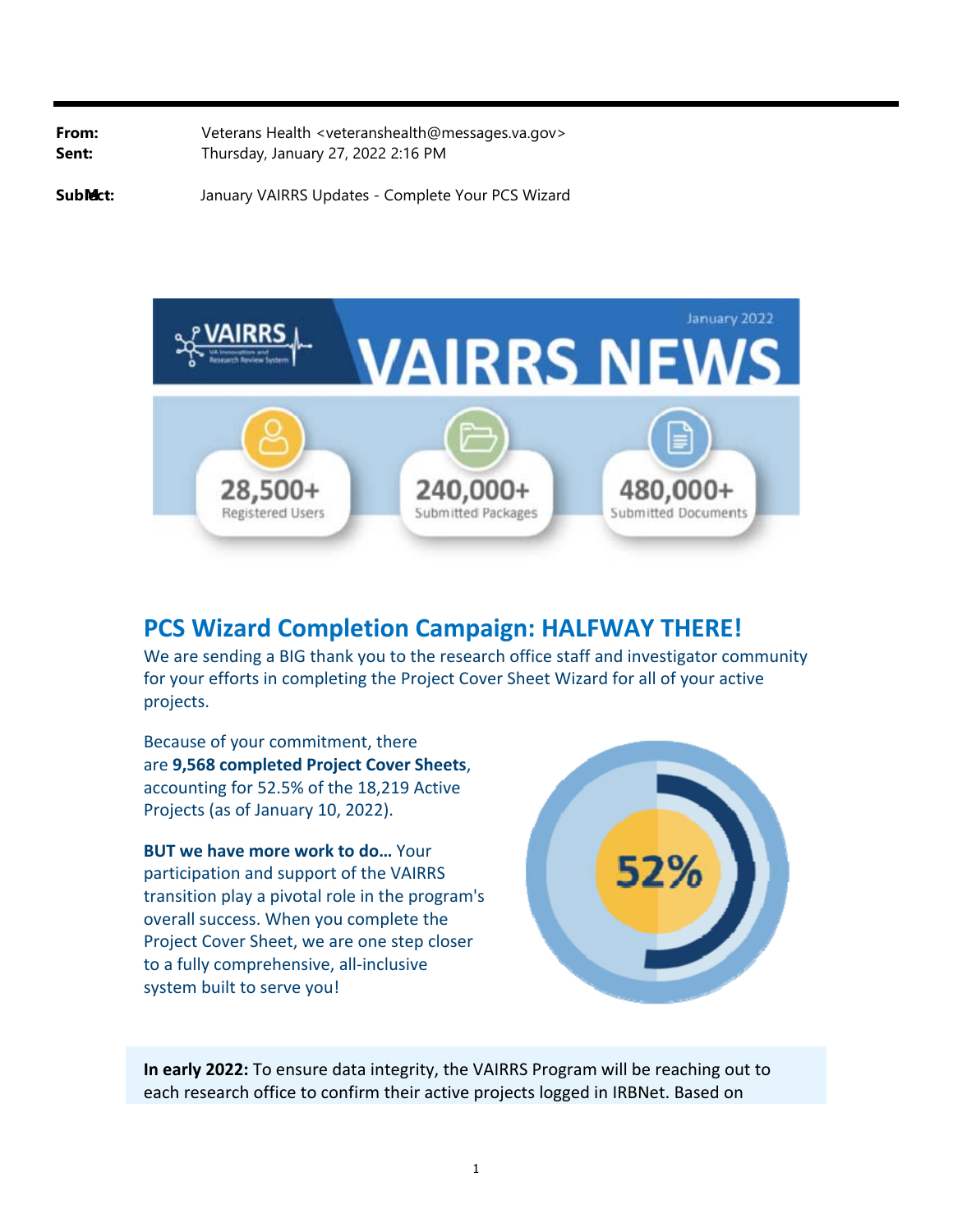responses to our earlier emails, a number of closed projects are still reported as active at one or more subcommittees.

## **COVID‐RELATED RESEARCH**

ORD has transitioned its COVID‐19 research data into VAIRRS by including a question related to COVID‐19 in the Project Cover Sheet. As of January 10, 2022, there are 811 active projects related to COVID‐19 research taking place at 100 VA Medical Centers.

**Please ensure all COVID‐related research studies at your site have a completed Project Cover Sheet Wizard and are appropriately identified as a COVID‐related research study.**

## **DID YOU KNOW?**

### **Field Level Dashboards**

The second iteration of field‐level dashboards will be demonstrated to the field focus group in early February 2022*.* 

## **TMS Integration**

We are in the final stages of TMS integration! The VAIRRS Administrators will be notified as soon as integration is complete.

### **VAIRRS Site Discussions**

The goal of a site discussion is to improve the workflow for IRBNet at your VAMC. Thank you to the Tier 1 sites for taking the time to share your VAIRRS experience. Your feedback is critical in determining the program offerings and training webinars for 2022.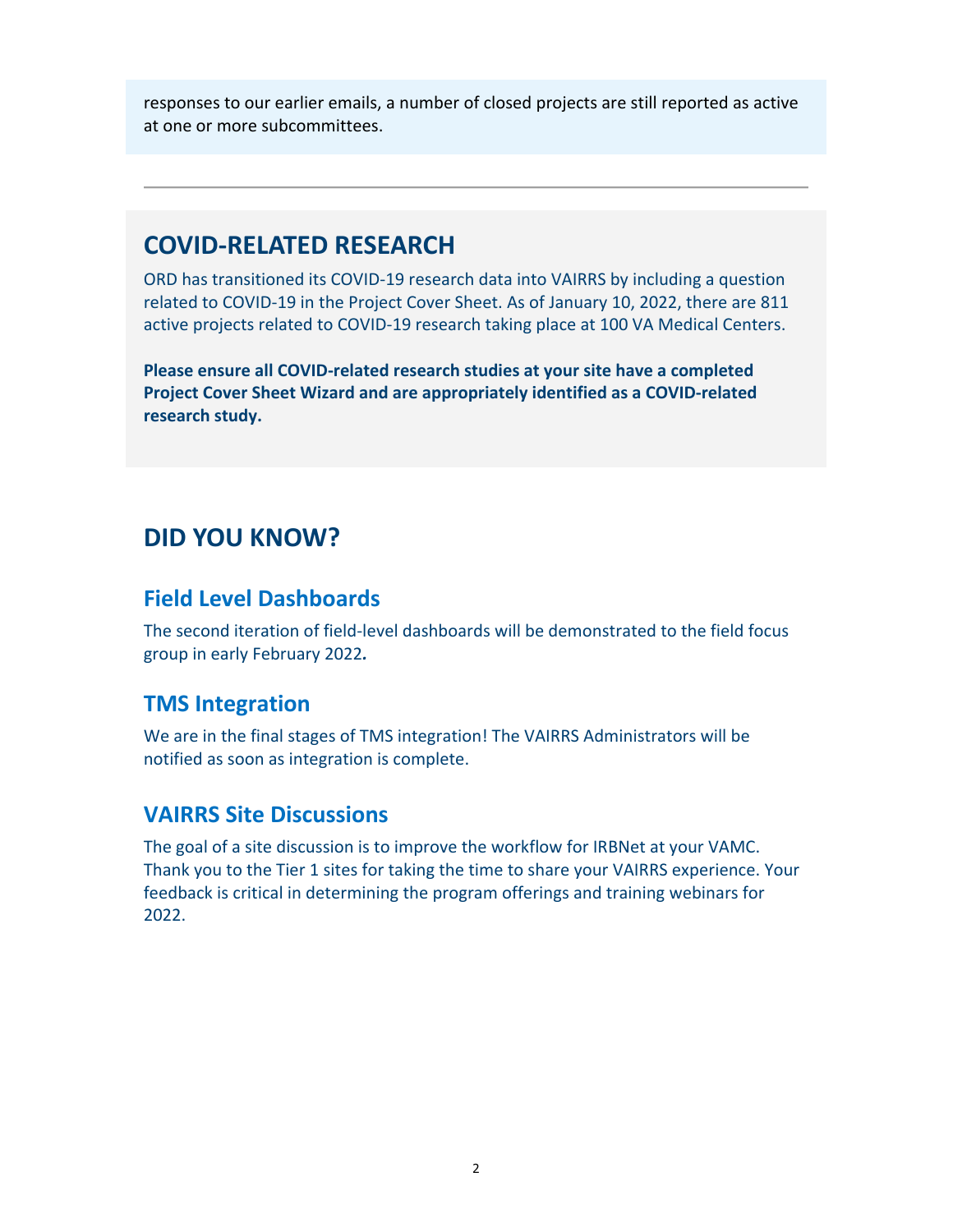

To date, 29 Tier 2 sites have completed discussions and Tier 3 site discussions will be scheduled for February 2022.

We aim to ensure that the IRBNet integration runs as smoothly as possible and look to address any concerns you may have during the call.

## **Privacy Officer Guidance**

The privacy review is not limited to the Waiver of Written HIPAA Authorization Request. The privacy review includes the protocol, IRB Information Sheet, Enterprise Research Data Security Plan (EDRSP) and the New Project Application. Consistent information across these documents is necessary to avoid discrepancies in how the data is accessed, collected, used, and disclosed. A frequent error is labeling data as "de‐ identified," but still using dates or another unique code on a repeating basis over time. Other examples include the different data sources noted on the Waiver of Written HIPAA Authorization Request or in Section 3 of the ERDSP. **Review the documents prior to submission to ensure that responses are the same.**

# **VAIRRS AMBASSADOR ‐ BOSTON**

**About Boston:** The VA Boston Healthcare System (VABHS) has a large research program that spans three campuses and consists of 1,315 researchers and 1,100 projects. All projects are fully reviewed in VAIRRS.

**VAIRRS Experience:** We launched VAIRRS as part of Tier 1, while working remotely due to COVID. To ease the transition, we conducted 10 three-hour live remote training sessions. A training session recording, tips sheets, FAQs, and energizers were posted on the internal VABHS Research SharePoint site to enhance VAIRRS resources available to our team.

**Proactive Practices:** Since the transition, we have been offering weekly two‐hour virtual office hours, providing time for any researcher to sign on and work one‐on‐one with a committee coordinator to review an upcoming submission and get hands on instructions for submitting the package in VAIRRS. This has been extremely helpful to both new and experienced users.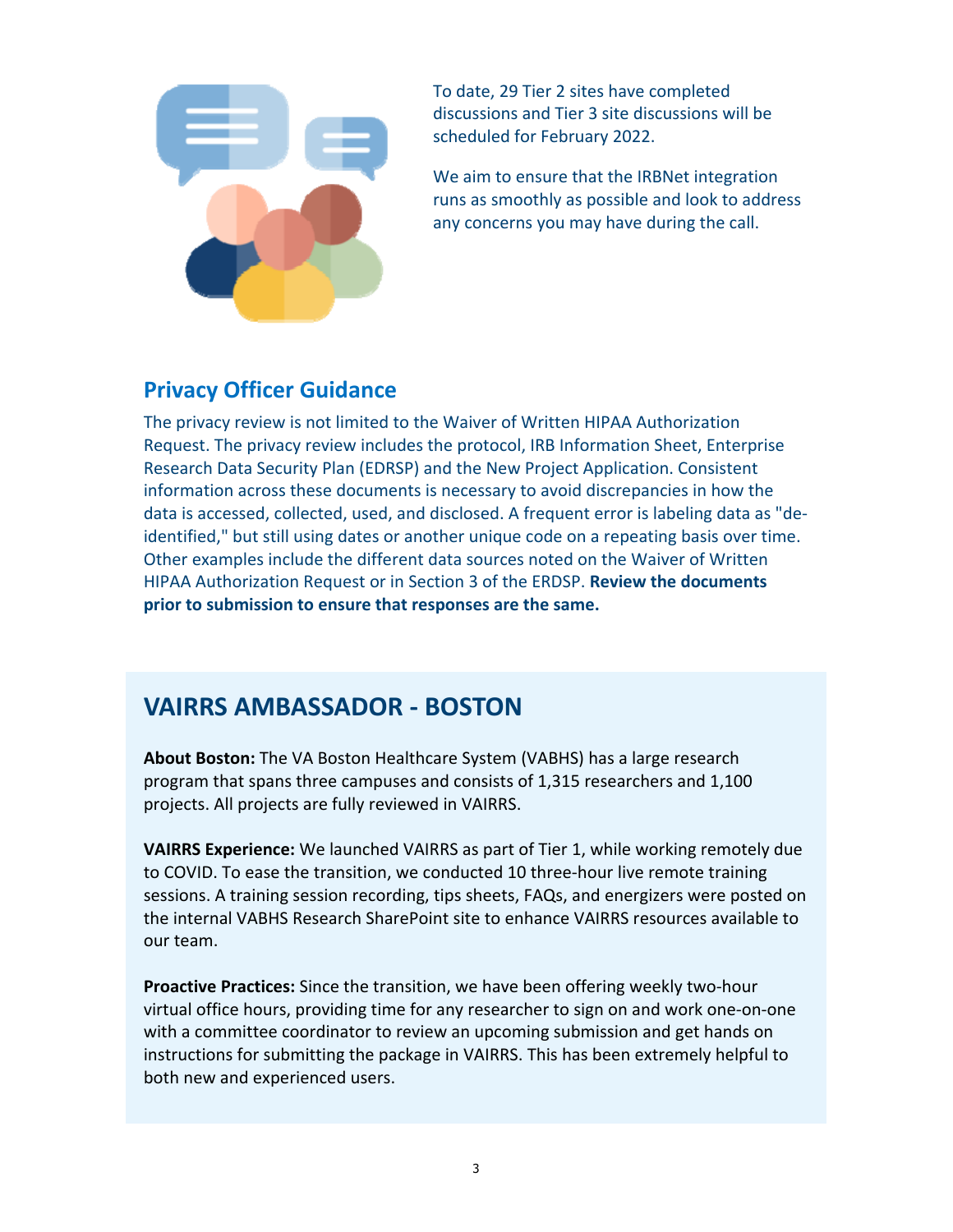**Organizational Tip:** We have hired a person to prepare and submit packages in VAIRRS for PIs who do not have their own administrative staff, which has made day‐to‐day practices more efficient.

**Future Plans:** We are a test site for VAEDA, which has received positive feedback from researchers thus far.

#### **The Boston Team who makes it all happen!**

 Coordinator), Niquel Ortega (Administrative Officer) **Clockwise (from top left):** Carole Palumbo, PhD (Deputy ACOS/R&D), Rosemarie Santo (Safety Committee Coordinator), Kelley Kullman (R&D Committee Coordinator), Julie Papernik (IRB Coordinator), Joe Davis (Research IT Specialist and Research Training

# **VA CENTRAL IRB**

## **Update from VHA's Research Support Division (RSD)**

Effective January 14, 2022, RSD is requiring that all LSI applications (including exempt research) submitted to the VA CIRB will need to have their own site-specific ERDSP. It is recommended that the PI/SC complete a study-wide ERDSP and send an unsigned copy of it to the local Investigators once PI/SC approval has been obtained. VA CIRB staff are working with the RSD to clarify the specific questions can be retained from the PISC ERDSP and which ones need to be completed for the specific site application. If you have a PISC application currently under review, the approval letter will instruct you to initiate LSI applications and include site‐specific ERDSP forms.

### **Update from VA CIRB**

**Exemption applications: New Guidance**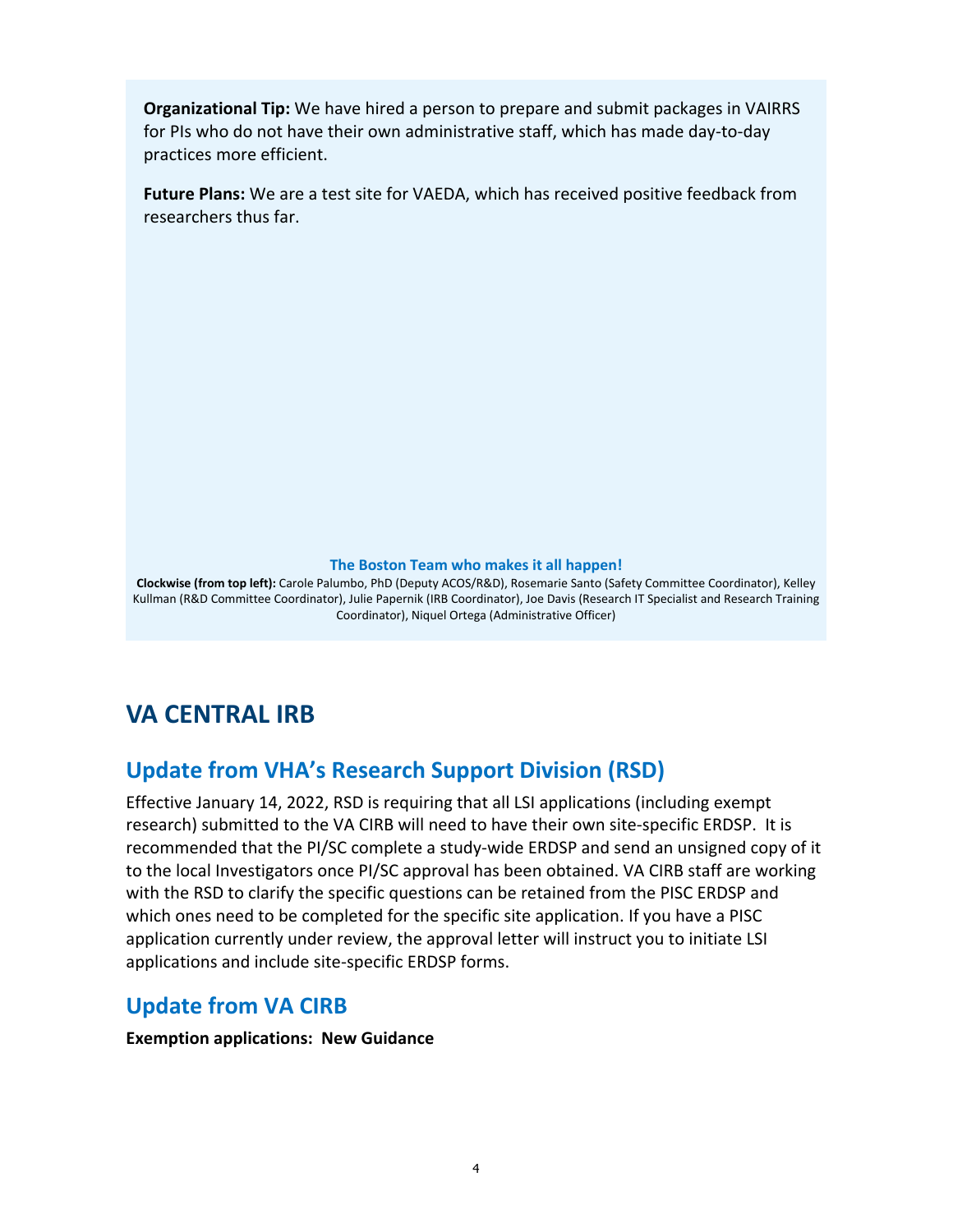| If you are submitting<br>an application to the<br>CIRB for a multi-site<br>exempt study, we are<br>now requiring that<br>you initiate a PI/SC<br>application first, and<br>when you get a<br>determination letter<br>or letter of approval<br>for limited IRB review,<br>follow that with an LSI<br>application as is done<br>for non-exempt<br>research. | The PI/SC application should<br>include the IRBNet wizards<br>(Information Sheet and<br>Project Cover Sheet), Form<br>102 (and, if needed,<br>additional FCOI<br>documentation), Form 105,<br>Protocol, Enterprise Research<br>Data Security Plan (ERDSP),<br>CV/Biosketches for<br>Investigators, Form 103:<br>Waiver of HIPAA<br>Authorization $-$ if applicable,<br>Form 10-0493: MODEL HIPAA<br>Authorization Form $-$ if<br>applicable, MODEL<br><b>Information Sheet or Consent</b><br>Scripts $-$ if applicable | The LSI application should<br>include the IRBNet wizards<br>(Information Sheet and<br>Project Cover Sheet), Form<br>102 (and, if needed,<br>additional FCOI<br>documentation), LOCAL<br>Enterprise Research Data<br>Security Plan (ERDSP), CV/<br>Biosketches for<br>Investigators, LOCAL HIPAA<br>Authorization Form $-$ if<br>applicable, LOCAL<br><b>Information Sheet or</b><br>Consent Scripts $-$ if<br>applicable |
|-----------------------------------------------------------------------------------------------------------------------------------------------------------------------------------------------------------------------------------------------------------------------------------------------------------------------------------------------------------|------------------------------------------------------------------------------------------------------------------------------------------------------------------------------------------------------------------------------------------------------------------------------------------------------------------------------------------------------------------------------------------------------------------------------------------------------------------------------------------------------------------------|--------------------------------------------------------------------------------------------------------------------------------------------------------------------------------------------------------------------------------------------------------------------------------------------------------------------------------------------------------------------------------------------------------------------------|
|                                                                                                                                                                                                                                                                                                                                                           |                                                                                                                                                                                                                                                                                                                                                                                                                                                                                                                        |                                                                                                                                                                                                                                                                                                                                                                                                                          |

If you are submitting an application to the CIRB for a multi-site exempt study, we are now requiring that you initiate a PI/SC application first, and when you get a determination letter or letter of approval for limited IRB review, follow that with an LSI application as is done for non-exempt research. For a list of requirements, click here.

## **Form Updates & New Instructions in VA CIRB IRBNet Library for Researchers**

**Updated:** Instructions ERDSP Guide v2.2; ERDSP Template v2.7; Updated IRB Signature lines for Forms 103, 112a, 112b; Updated instructions Forms 115a, and 115b

**New:** Flowchart – PISC and LSI Exempt Project Submission Process; INSTRUCTIONS – PISC and LSI Exempt Project Submission Process

# **LEARNING CORNER**

The Office of Research Protections, Policy, and Education (ORPP&E) is hosting a webinar: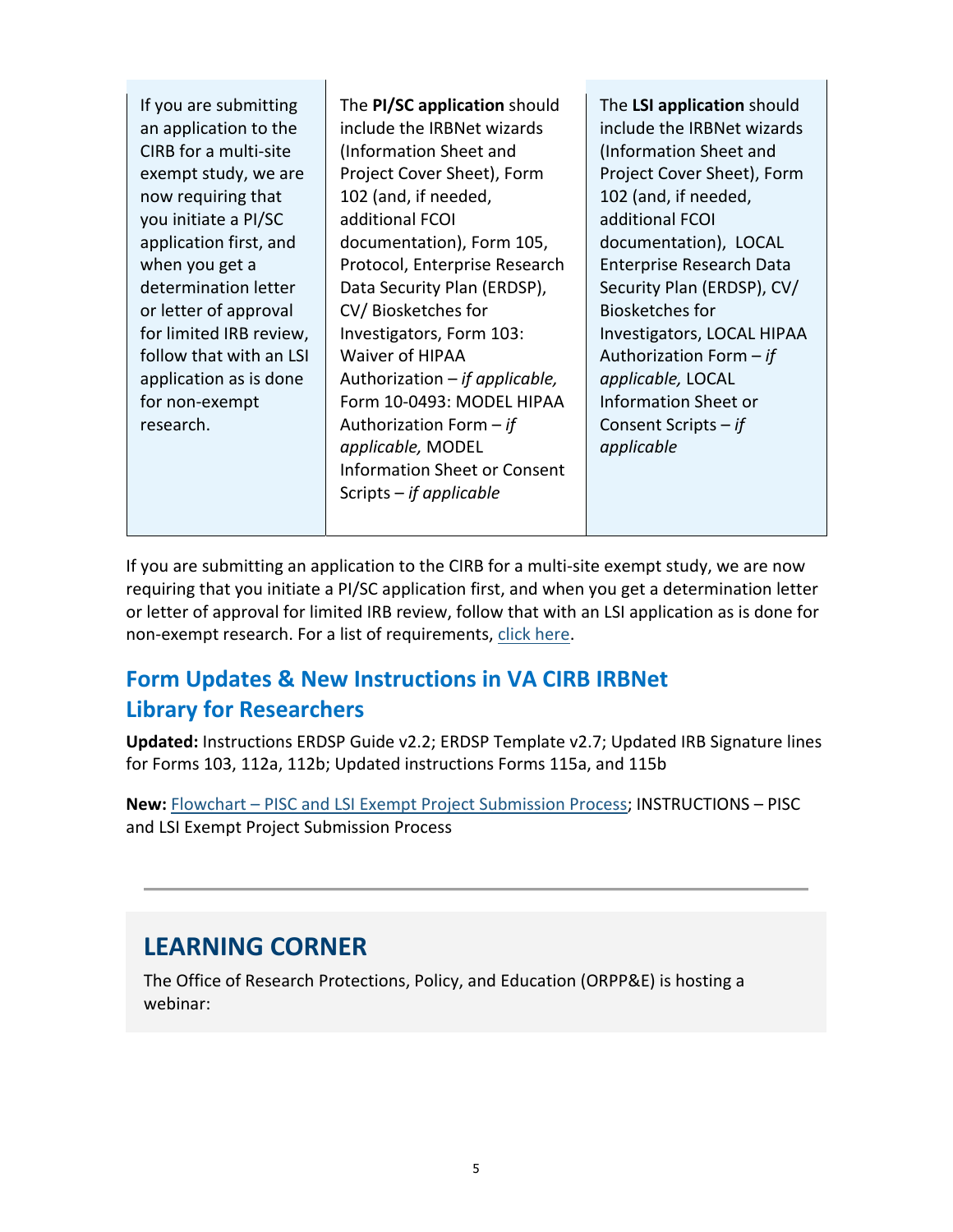**Topic:** VAIRRS Monthly Webinar ‐ Feasibility & Alignment Review, Scientific Review

**Date:** Monday, January 31, 2022

**Time:** 2:00 ‐ 3:00 PM (EDT)

**Purpose:** Provide expert advice, training, demonstration, and/or direction to the VA research community regarding the various topics around the VAIRRS transition.



**Lead Presenter:** Dr. Mary (Molly) Klote

**Target Audience:** R&D Committee members, IRB members, research office staff, compliance officers &Investigator and study team members

#### **CLICK HERE TO REGISTER!**

*\*We suggest you log on using Google Chrome or Microsoft Edge.*

# **VAIRRS Library Update**

The R&DC forms have been converted to PDF fillable forms posted on the VAIRRS SharePoint site under the VAIRRS Toolkit for review and comment until February 11<sup>th</sup>. Final forms will be uploaded to the Documents Library in IRBNet.

## **IRBNet Wizards ‐ "Back to Basics"**

#### **IRBNet Package Requirements**

The list of expectations for all sites is as follows:

**For Active studies converted at the time of IRBNet enrollment:**

- The converted project is shared or transferred to the PI.
- All study actions completed at an internal or external committee are recorded in IRBNet.
- Project status and relevant dates are maintained at the R&DC and each subcommittee.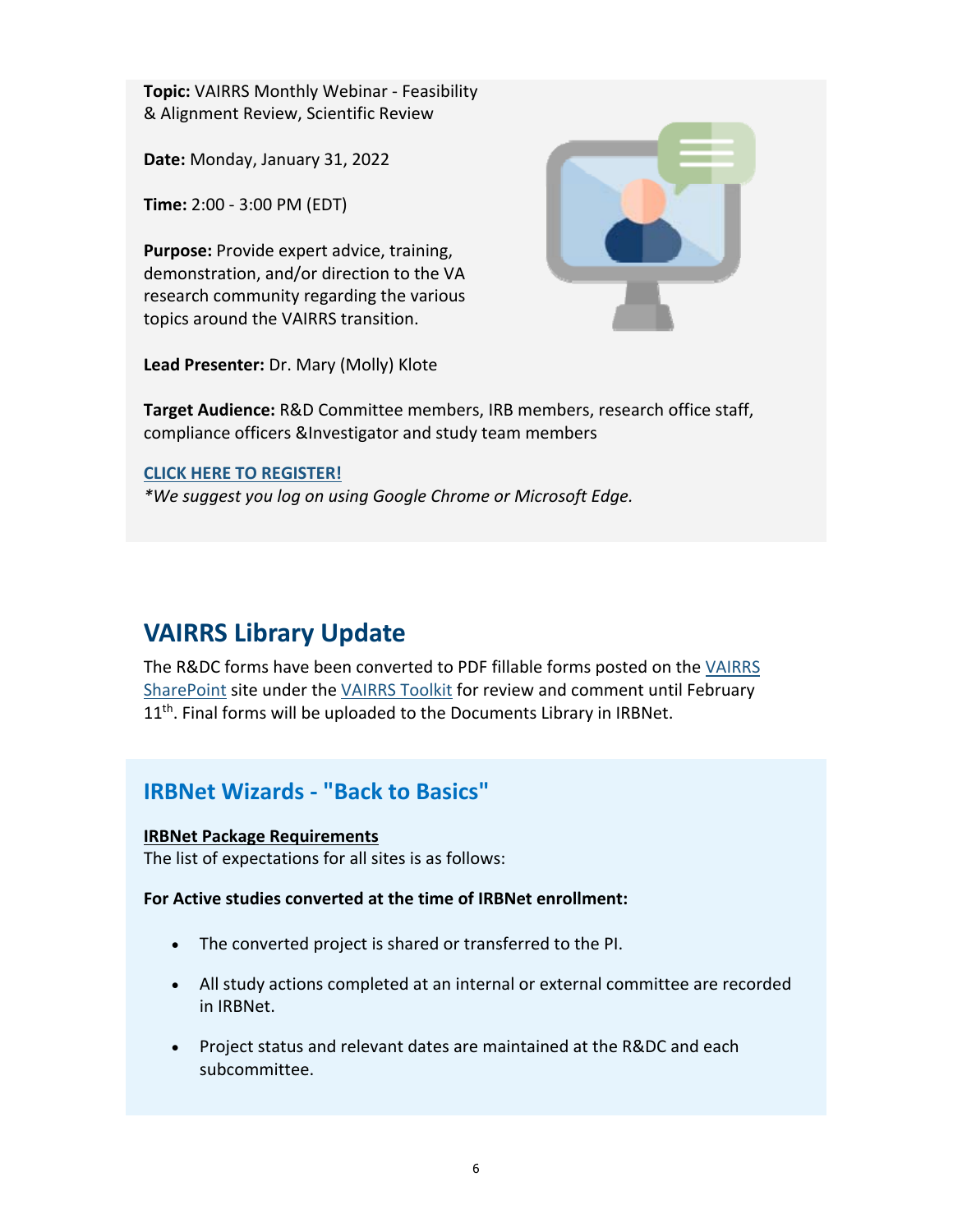- The Project Cover Sheet is completed ASAP
- The IRB Information Sheet (if applicable) is completed at the next CR/annual update

#### **For new study submissions received since enrollment:**

- The Project Cover Sheet and IRB Information Sheet (if applicable) are completed at study submission
- All study actions completed at an internal or external committee are recorded in IRBNet
- Project status and relevant dates are maintained at the R&DC and each subcommittee

## **IRBNet TOPICS**

*Action: You Spoke, We Listened* 

## **CONCERN**

ORPP&E designed the Project Cover Sheet Wizard to be as straightforward as possible. While the Project Cover Sheet Wizard was developed with the intent that study teams would not need a companion guide in order to complete, we have heard that some of the questions on the wizard and supporting logic require further explanation.

### **SOLUTION**

The VAIRRS Program has developed a Project Cover Sheet Wizard Guide to assist in the completion of the Wizard. We are also updating the online Wizard with additional guidance language, navigational help, and tool‐tips. The guide is currently under final review and will be posted on the VAIRRS SharePoint under the VAIRRS Toolkit folder by February  $4<sup>th</sup>$ . We ask that you review the guide and send us your feedback by Friday, February 11<sup>th</sup>.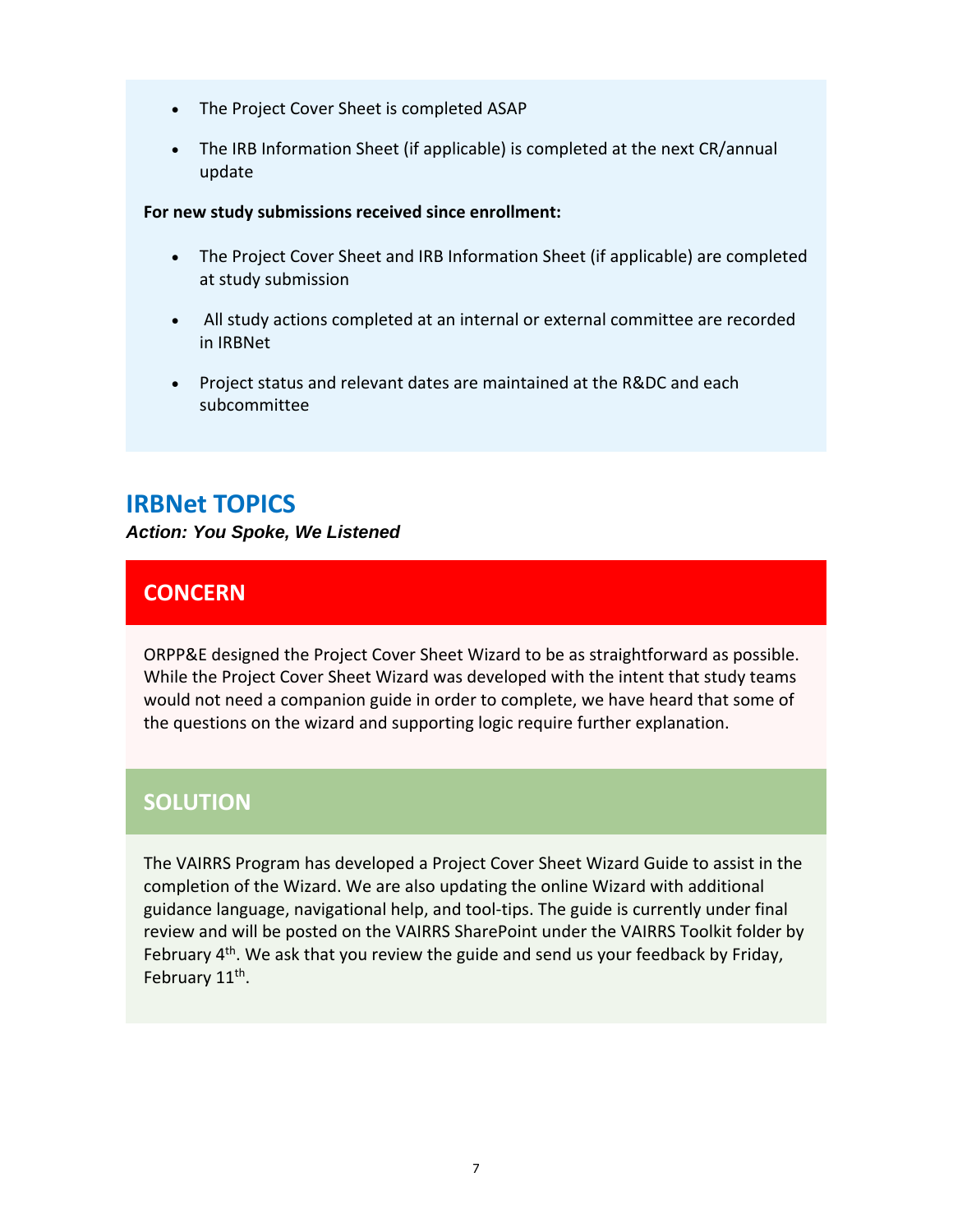# **HELP DESK AND TEAM RESOURCES**

IRBNet support is available at [govsupport@irbnet.org](mailto:govsupport@irbnet.org) for **technical issues and questions related to IRBNet**.

For **regulatory queries or questions about processes subject to regulatory guidance**, visit the ORD FAQs or email the ORD Regulatory Team at [vhacoordregulatory@va.gov](mailto:vhacoordregulatory@va.gov).

**For further programmatic support and assistance**, email [VAIRRS@va.gov](mailto:VAIRRS@va.gov).

The VAIRRS User Group Listserv is also available if you would like to reach out to other users. Email the VAIRRS team to be added to the listserv.

Training resources and the VAIRRS Toolkit are available on the VAIRRS SharePoint portal.

The **VAIRRS Change Control Board** meets monthly to review requested changes and potential new forms and letter templates. Please submit your suggestions to [VAIRRS@va.gov.](mailto:VAIRRS@va.gov)

*Reminder: It is expected that all VAIRRS sites will use the standard library and supplement with local forms as necessary. The Project Cover Sheet and IRB Information Sheet wizards must be completed at the following study event as soon as possible.*

## **LOOKING AHEAD**

- **TMS Integration Completion**
- **VAIRRS Monthly Webinar will be held on the 4th Tuesday of every month. Send us your topic ideas!**
- **Records Control Guidance**
- **IRB Annual Progress and Continuing Review Wizard**

Thank you, *VAIRRS Program Team*

 *VAIRRS SharePoint: <https://dvagov.sharepoint.com/sites/VHAORPPE/VAIRRS> VAIRRS WEBSITE: <https://www.research.va.gov/programs/orppe/vairrs/default.cfm>*